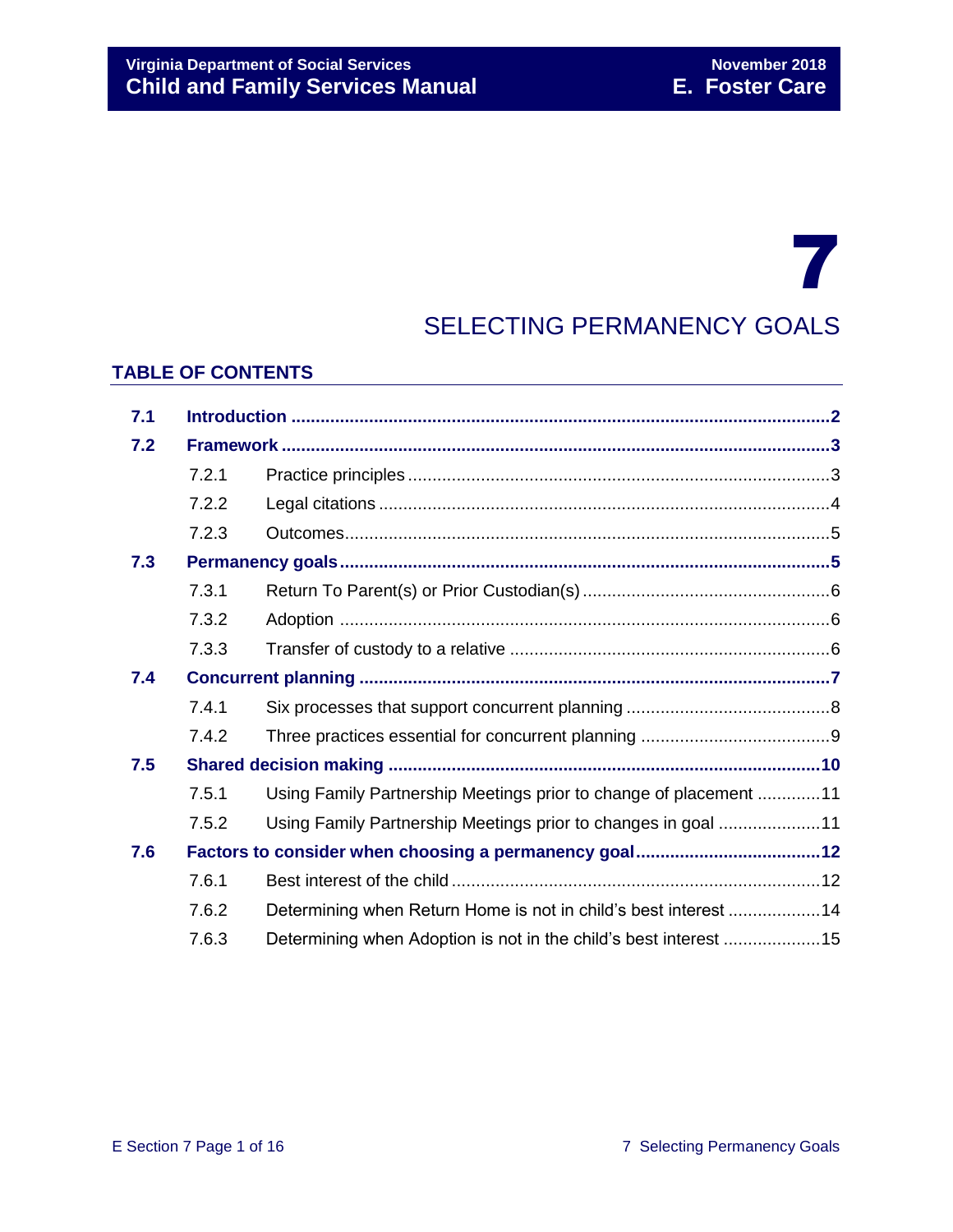## 7 SELECTING PERMANENCY GOALS

## <span id="page-1-0"></span>**7.1 Introduction**

Permanency planning is a systematic process of taking prompt, decisive, goal-directed action to maintain children safely in their own homes or place them permanently with another family. It involves establishing enduring family relationships that provide lifelong commitment, continuity of care, a sense of belonging, and a recognized legal and social status.

Permanency planning begins with the first contact with the child and family and continues with a sense of urgency until the child leaves foster care to a permanent family. The child's health and safety shall be the paramount concern throughout the process (§ [16.1-281 B\)](http://law.lis.virginia.gov/vacode/16.1-281/).

Decision making in permanency planning is a cooperative, system-wide effort among child welfare staff, the child or youth, birth parents or prior custodians, families, relatives, other significant individuals, judges, attorneys, and providers. Based on this collaborative effort, the local department of social services (LDSS) shall determine the permanency goal and begin providing services for the child and family as quickly as possible when the child enters foster care.

Permanency is achieved when the child leaves the foster care system to live with a permanent family. Selecting a specific permanency goal clarifies for everyone involved in the child's life the type of permanent home being sought for the child. Regardless of the permanency goal selected, every child also needs and deserves lifelong connections with people who are significant to the child. They can provide a safety net in difficult times, join in celebrations during joyous occasions, and offer regular and ongoing support.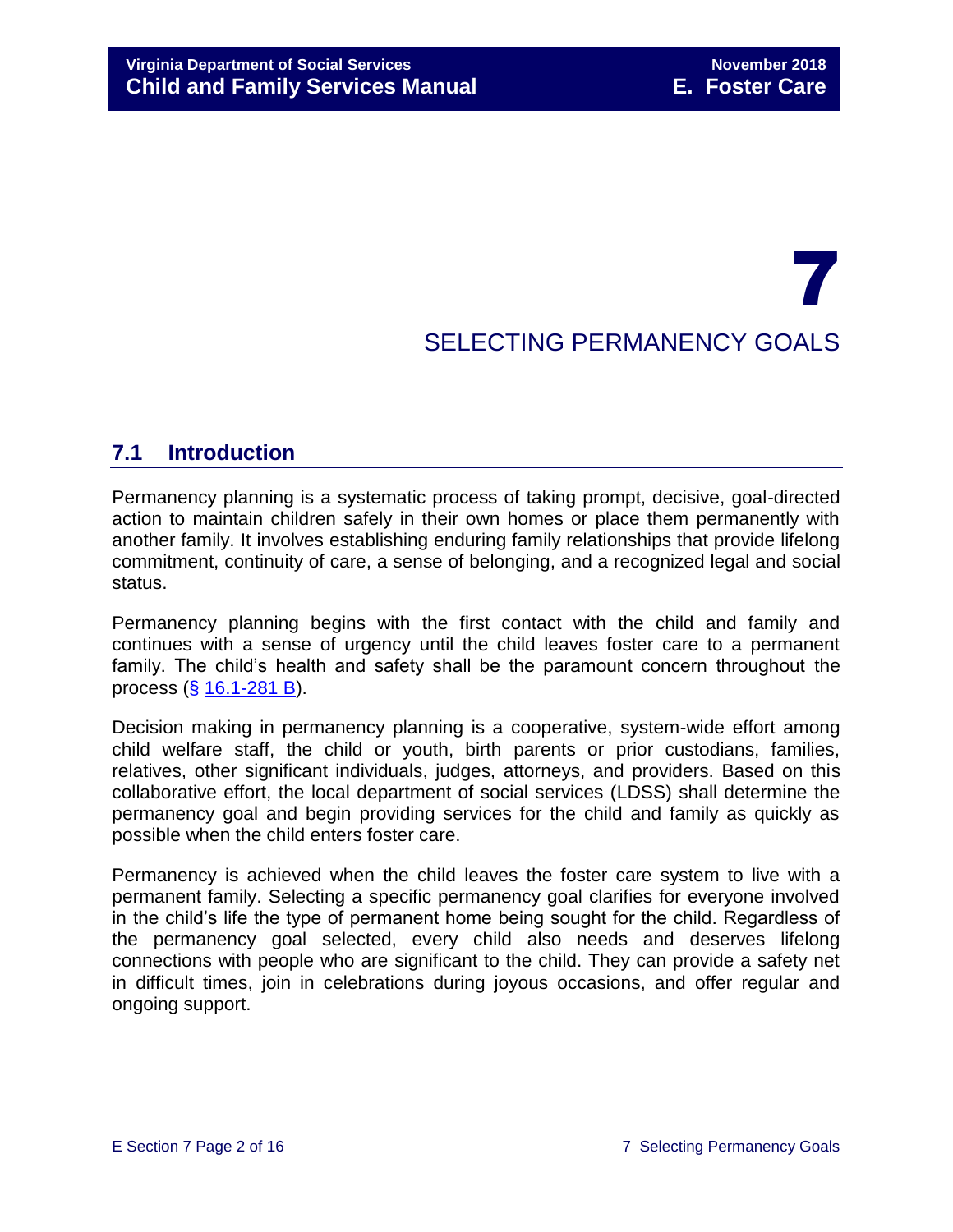#### **Virginia Department of Social Services November 2018 Child and Family Services Manual E. Foster Care**

Three permanency goals seek permanent families for the child and enable the child to leave the foster care system. Return Home shall be the primary goal for all children in foster care. Adoption and Placement with Custody Transfer to Relatives shall also be considered as concurrent permanency goals or shall be selected when reunification is ruled out. Adoption by a relative or non-relative is preferable to a transfer of custody as adoption affords a greater sense of belonging and permanency for the child. The selection of these two goals shall be based on the best interests and unique circumstances of the child.

## <span id="page-2-0"></span>**7.2 Framework**

LDSS shall meet federal and state legal requirements, and should use sound practice principles to achieve desired outcomes and to guide decision making on selecting permanency goals for children in foster care.

#### <span id="page-2-1"></span>**7.2.1 Practice principles**

Four fundamental principles in Virginia's Children's Services System Practice Model provide the philosophical basis and guide practice for decision making in selecting permanency goals.

#### **First, we believe that all children and communities deserve to be safe.**

• Safety comes first. Every child has the right to live in a safe home, attend a safe school, and live in a safe community. Ensuring safety requires a collaborative effort among family, agency staff, and the community.

#### **Second, we believe in family, child, and youth-driven practice.**

- Children and families will be treated with dignity and respect. The voices of children, youth, and parents are heard, valued, and considered in the decision making regarding safety, permanency, and well-being, as well as in service and educational planning and in placement decisions.
- Family members are the experts about their own families. It is our responsibility to understand children, youth, and families within the context of their own family rules, traditions, history, and culture.
- We engage families in a deliberate manner. Through collaboration with families, we develop and implement creative, individual solutions that build on their strengths to meet their needs. Engagement is the primary door through which we help youth and families make positive changes.

#### **Third, we believe that children do best when raised in families.**

• Children should be raised by their families whenever possible.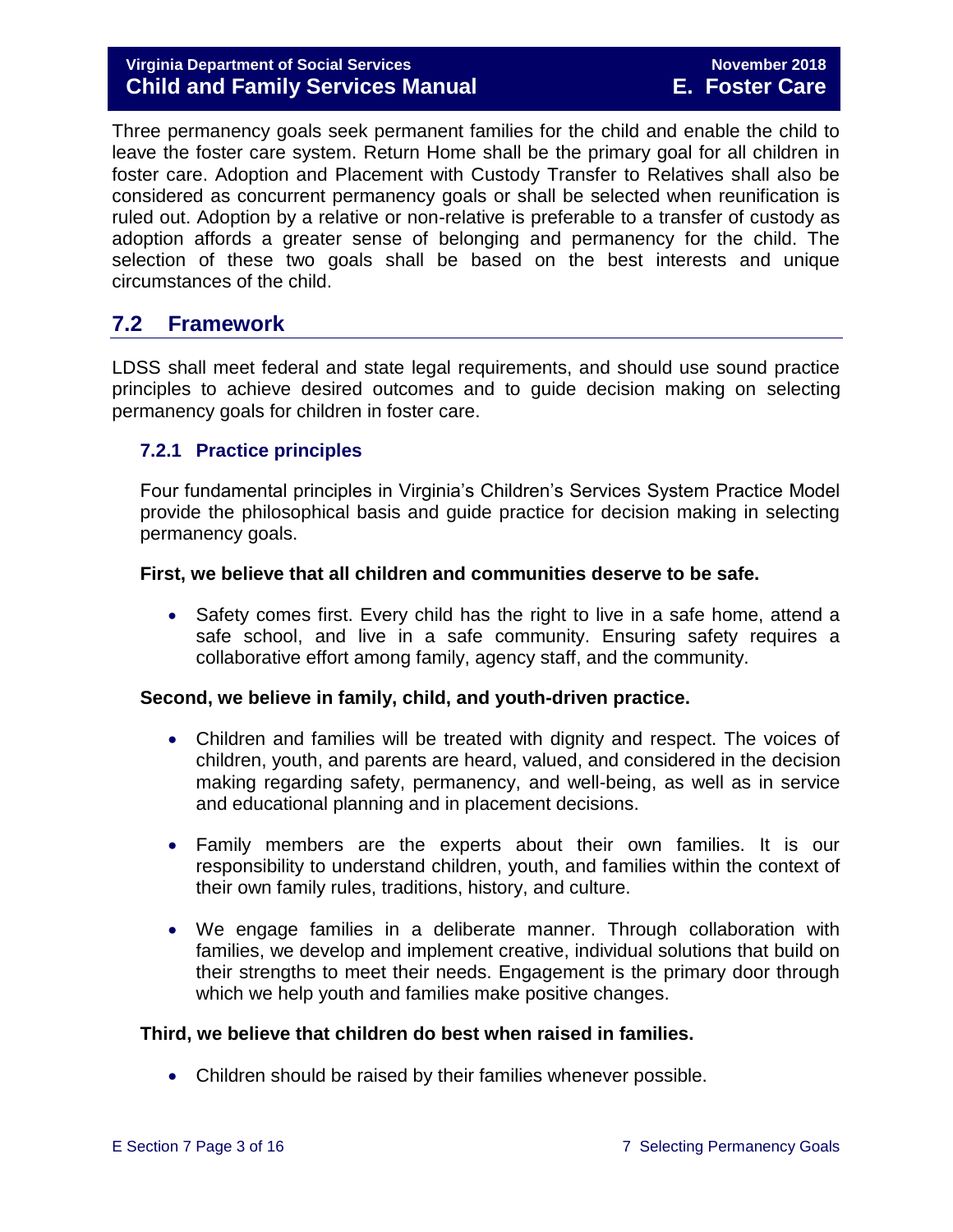- Keeping children and families together and preventing entry into any type of out-of-home placement is the best possible use of resources.
- When children cannot live safely with their families, the first consideration for placement will be with kinship connections capable of providing a safe and nurturing home. We value the resources within extended family networks and are committed to seeking them out.
- When placement outside the extended family is necessary, we encourage healthy social development by supporting placements that promote family, sibling, and community connections.
- Placements in non-family settings should be temporary, should focus on individual children's needs, and should prepare them for return to family and community life.

#### **Fourth, we believe that all children and youth need and deserve a permanent family.**

- Permanency is best achieved through a legal relationship such as parental custody, adoption, kinship care, or guardianship. Placement stability is not permanency.
- Planning for children is focused on the goal of preserving their family, reunifying their family, or achieving permanency with another family.

#### <span id="page-3-0"></span>**7.2.2 Legal citations**

The legal framework and specific requirements for selecting permanency goals are delineated in federal and state law. See the law for complete language by clicking on the citation.

- **Provide child welfare services to prevent separating children from families, restore them with families, place in adoptive homes, and assure adequate care**
	- $\circ$  § [63.2-319](http://law.lis.virginia.gov/vacode/63.2-319/)
- **Permissible goals in foster care plan** 
	- $\circ$  § [63.2-906](http://law.lis.virginia.gov/vacode/63.2-906/)
- **Child's health and safety paramount concern; plan to return child to birth parents or prior custodians**
	- o § [16.1-281](http://law.lis.virginia.gov/vacode/16.1-281/)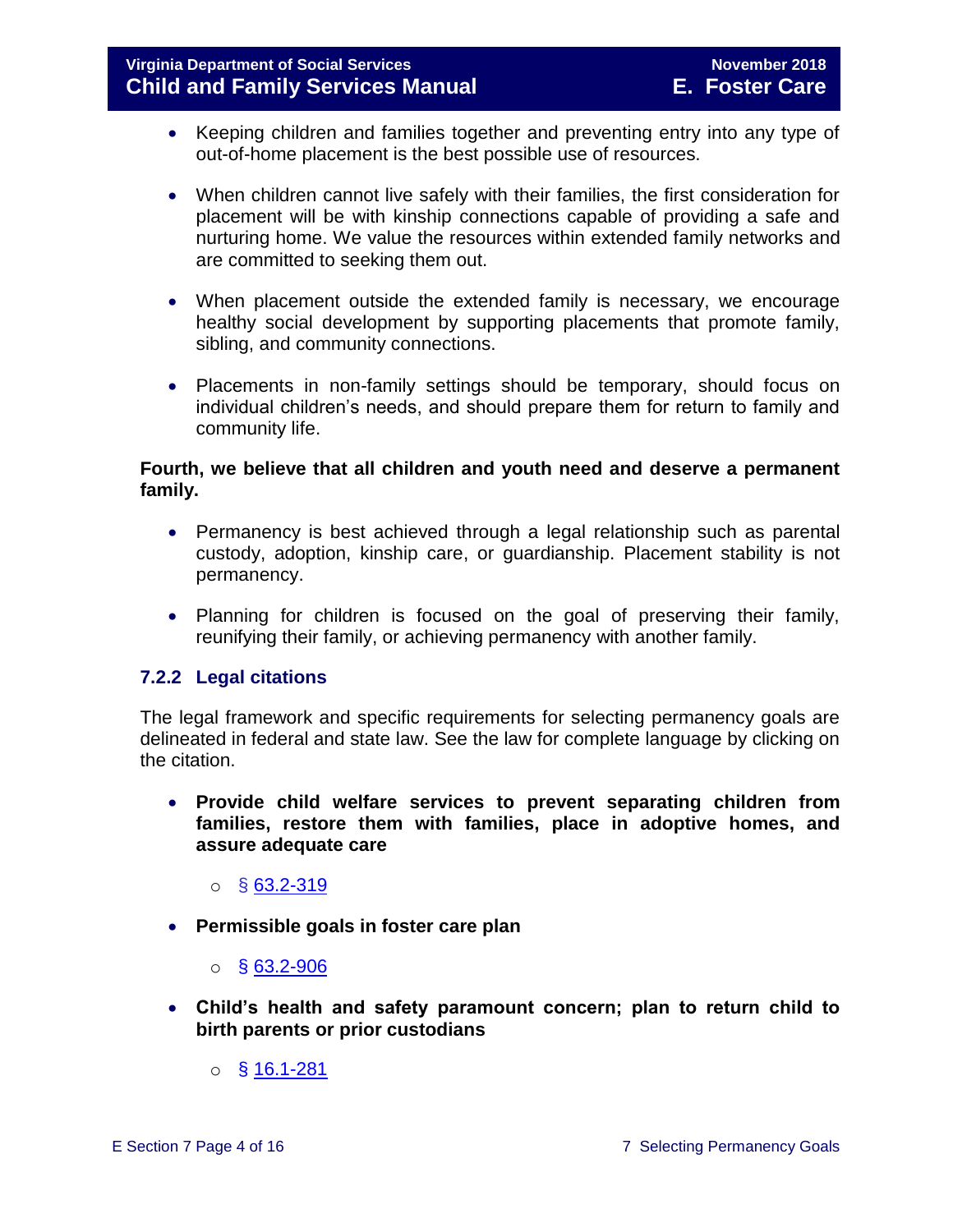- **When reasonable efforts are not required to reunite child with birth parents** 
	- $\circ$  § [16.1-281](http://law.lis.virginia.gov/vacode/16.1-281/)
	- $\circ$  § [16.1-283](http://law.lis.virginia.gov/vacode/16.1-283/)
- **If cannot return child to prior family, plan to place child with relative with subsequent transfer of custody or in adoptive home, or explain why permanent foster care is the plan** 
	- o § [16.1-281](http://law.lis.virginia.gov/vacode/16.1-281/)
- **Petition to achieve the permanency goal** 
	- o § [16.1-282.1](http://law.lis.virginia.gov/vacode/16.1-282.1/)

#### <span id="page-4-0"></span>**7.2.3 Outcomes**

Selecting and pursuing permanency goals for children in foster care are essential to achieving one of the permanency outcomes required in the federal Child and Family Services Review. The outcome and specific measures are listed below:

#### **Outcome 1: Children have permanency and stability in their living situation.**

- More children leave foster care and achieve permanency.
- More children are reunified with their family.
- More children experience sustained adoptions.
- More children live with relatives who have legal custody.
- Children achieve permanency with increased timeliness.
- Children achieve permanency with shorter lengths of stay in foster care.
- **•** Fewer children re-enter foster care.

#### <span id="page-4-1"></span>**7.3 Permanency goals**

All efforts shall be made to pursue one of three permanency goals for every child in foster care:

- Return Home.
- Adoption by a relative or non-relative.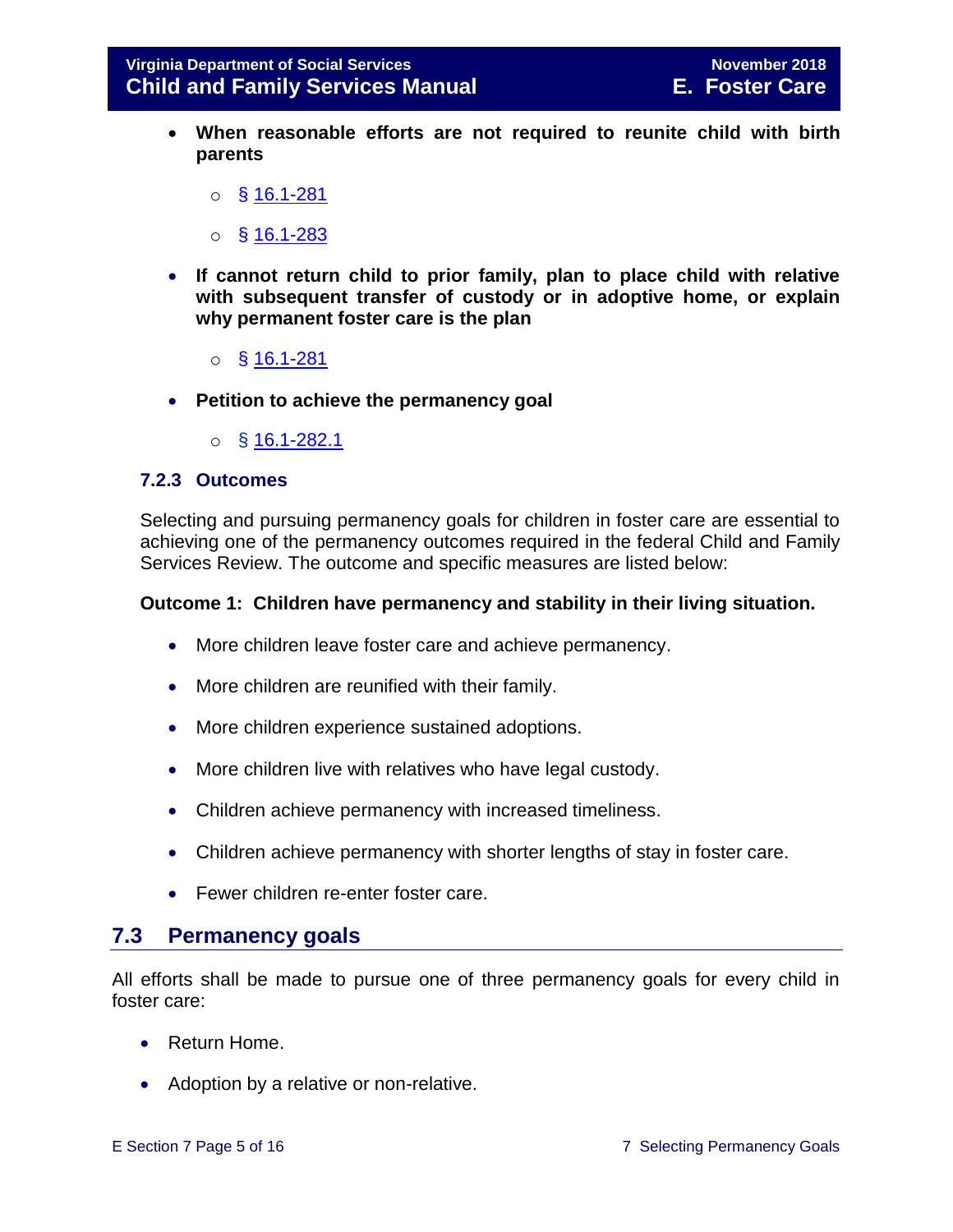• Transfer of custody to a relative

The goal of reunifying the child with birth parents or prior custodians is, in most cases, the best plan for a child. If the service worker concludes that it is not reasonably likely that the child can be returned to his or her prior family within a practicable time, the service worker shall explore all opportunities for placing the child permanently in an adoptive home or with relatives. The service worker selects the goal of Adoption by a relative or non-relative or Placement and Custody Transfer to a Relative based on the best interests of the child (§ [16.1-281 B\)](http://law.lis.virginia.gov/vacode/title16.1/chapter11/section16.1-282/).

While the service worker works to reunify the child with the family, the service worker should develop a concurrent permanency plan of adoption or transfer of custody to a relative at the same time (see [Section 7.4\).](#page-6-0) Pursuing concurrent, rather than sequential, permanency options leads to more timely permanency decisions for the child.

#### <span id="page-5-0"></span>**7.3.1 Return To Parent(s) or Prior Custodian(s)**

Permanency is achieved under this goal by returning the child and transferring legal custody to the birth parents or prior custodian when it can be safely accomplished. Reunification is the planned process of safely reconnecting children to their families and their communities. The service worker shall make reasonable efforts to return the child to his parents or prior custodians within the shortest practicable time  $\langle \xi \rangle$ [16.1-281 B\)](http://law.lis.virginia.gov/vacode/16.1-281/). This goal shall always be selected when a child comes into foster care unless aggravated circumstances exist that would indicate reunification is not in the child's best interest ( $\S$ § [16.1-281 B](http://law.lis.virginia.gov/vacode/16.1-281/) and [16.1-283 E\).](http://law.lis.virginia.gov/vacode/16.1-283/)

#### <span id="page-5-1"></span>**7.3.2 Adoption**

Permanency is achieved under this goal when the adoption of the child by a relative or non-relative has been finalized. Adoption is a planful process that provides the same legal and social status for a child afforded to children born to the parent(s). The selection of adoption shall consider "all relevant factors, including the birth parent(s)' efforts to obtain or maintain legal and physical custody of the child; whether the birth parent(s) are currently willing and able to assume full custody of the child; whether the birth parent(s)' efforts to assert parental rights were thwarted by other people; the birth parent(s)' ability to care for the child; the age of the child; the quality of any previous relationship between the birth parent(s) and the child and between the birth parent(s) and any other minor children;..." ( $\S$  [63.2-1205\)](http://law.lis.virginia.gov/vacode/63.2-1205/).

#### <span id="page-5-2"></span>**7.3.3 Transfer of custody to a relative**

Permanency is achieved under this goal when the child is placed with relatives and legal custody is transferred to the relatives. The selection of this goal shall be made "if the department or child welfare agency concludes that it is not reasonably likely that the child can be returned to his prior family within a practicable time, consistent with the best interests of the child, [and] in a separate section of the service plan, the department… shall (a) include a full description of the reasons for this conclusion;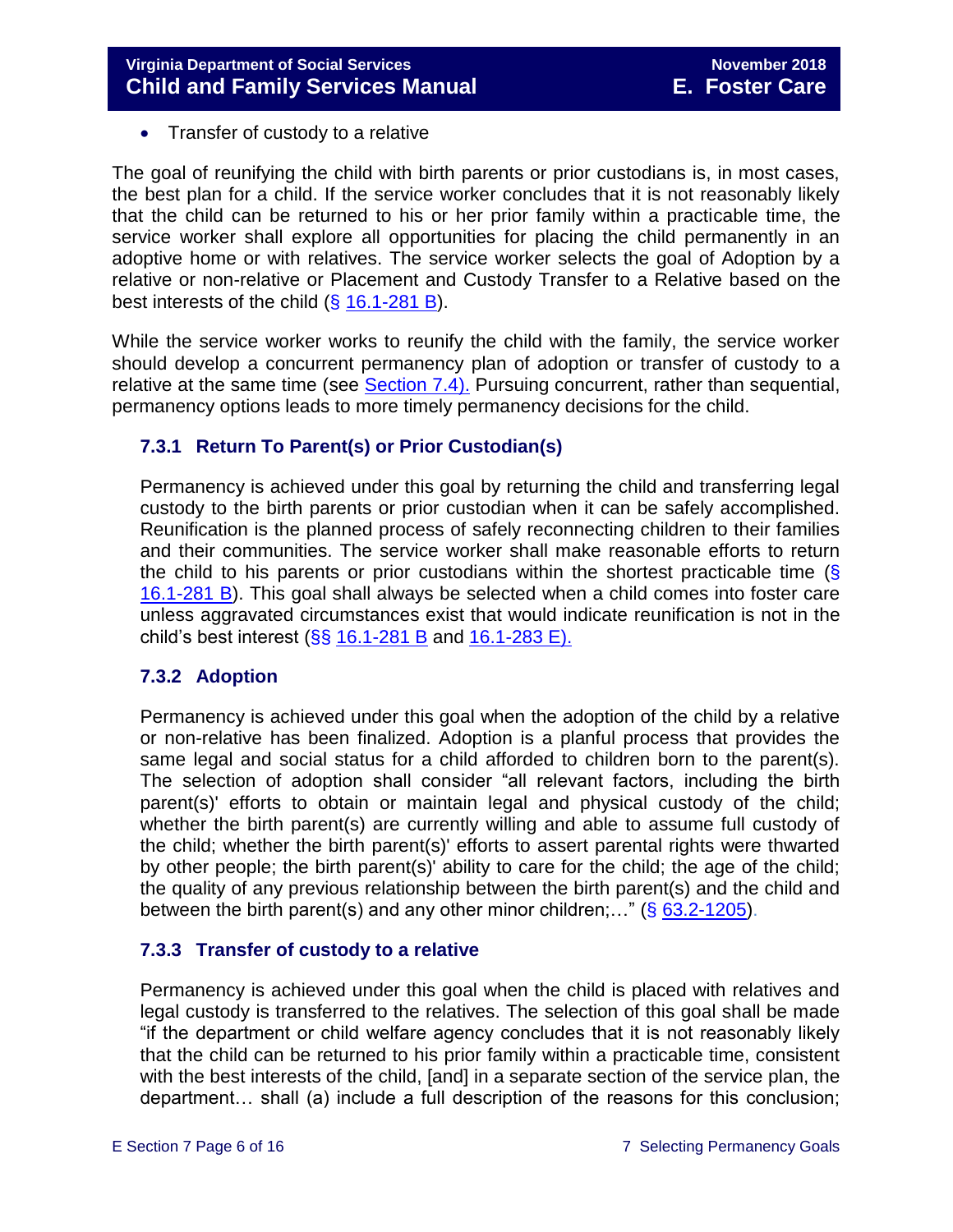(b) provide information on the opportunities for placing the child with a relative or in an adoptive home; (c) design the plan to lead to the child's successful placement with a relative if a subsequent transfer of custody to the relative is planned, or in an adoptive home within the shortest practicable time."  $(\S 16.1-281)$  $(\S 16.1-281)$ .

## <span id="page-6-0"></span>**7.4 Concurrent planning**

Concurrent planning is a practice that facilitates permanency planning for children in foster care. The definition of concurrent planning is a structured approach to case management which requires working towards family reunification while, at the same time, establishing and working towards another permanency plan (placement with relatives or adoption by a relative or another family). It involves a mix of meaningful family engagement, targeted case work, and legal strategies aimed at achieving timely permanency, while at the same time establishing and actively working a concurrent permanency plan in case the primary goal cannot be accomplished in a timely manner. It is not a fast track to adoption, but to permanency. As of **July 2015**, concurrent planning should be used for all foster care cases to ensure that if reunification cannot be achieved within the time frame permitted by law, the child will still achieve permanency promptly.

In very rare circumstances where a concurrent plan does not seem appropriate, the Director or Director designee should approve the exception, and the service worker should notify the regional Foster Care Consultant by email that a concurrent plan will not be developed. Notification should include a discussion of why a concurrent plan is not in the best interests of the child. The Director or designee should be copied on the email.

In most cases, the concurrent plan will be placement with a relative with subsequent transfer of custody or adoption. The Adoption and Safe Families Act (ASFA) allows the LDSS to engage in concurrent planning while making reasonable efforts to reunite the family. Concurrent planning replaces sequential planning in foster care by simultaneously exploring and placing with possible relative options and/or identifying an approved family that can serve as both a foster and adoptive family to a child.

The desired outcomes from concurrent planning are decreased length of stay in foster care, fewer placement moves, and fewer children in long-term foster care. These outcomes help maintain continuity of care for children and, thus, healthier attachments to caretakers.

ASFA requires that once an agency files a petition to terminate parental rights (TPR), it begins the process of recruiting, identifying, and approving an adoptive home for the child. LDSS service workers should not wait until the TPR order is final to begin adoption recruitment. The intent of concurrent planning is to reduce delays in finding permanent homes for children. Service workers do not have to eliminate one goal before working toward another for a child.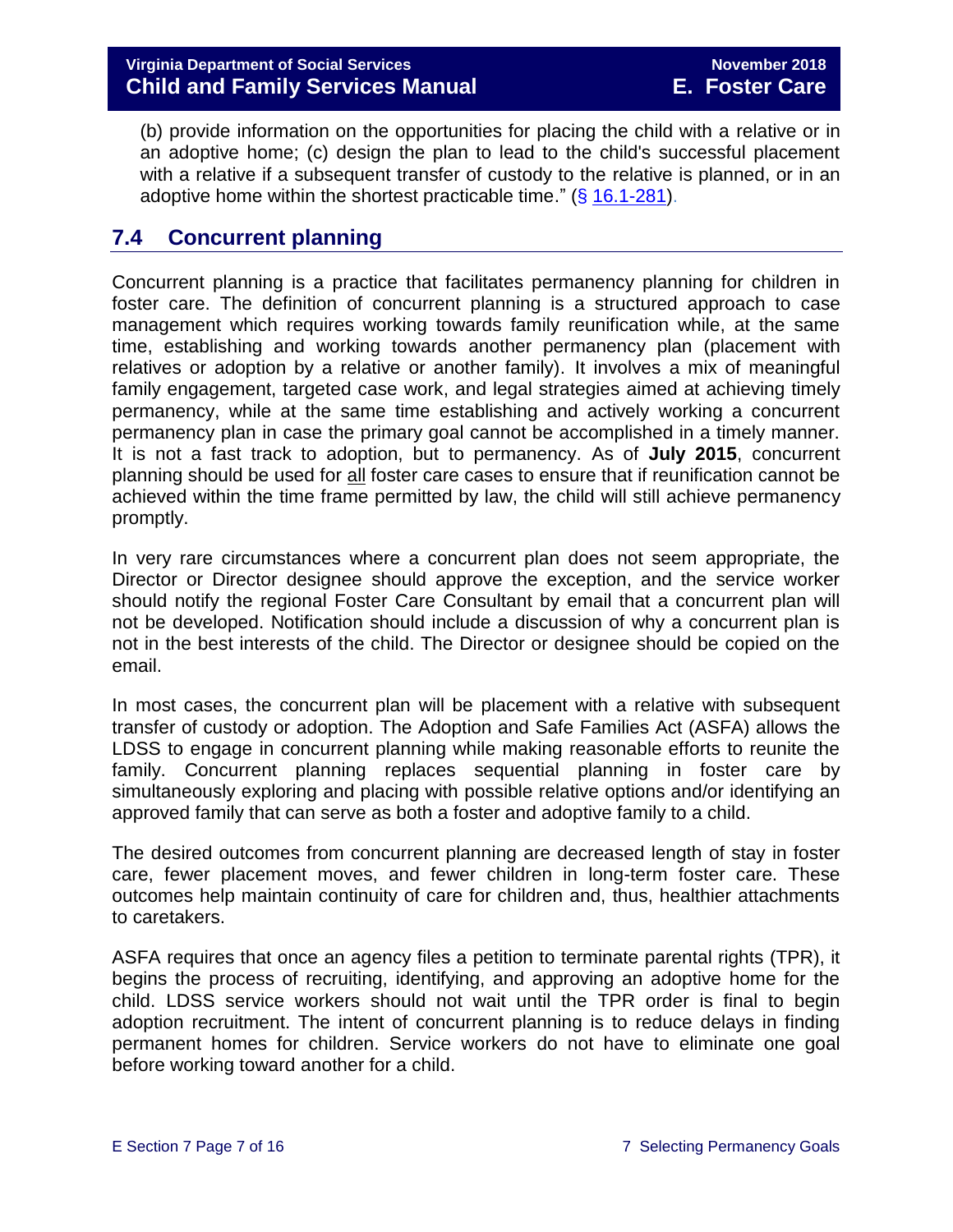The goal of concurrent permanency planning is to assure that children are in safe, permanent homes as quickly as is consistent with their health, safety, and well-being while recognizing the urgency caused by the child's sense of time.

#### <span id="page-7-0"></span>**7.4.1 Six processes that support concurrent planning**

- **Determine paternity early**. Not only do birth parents have a right to receive reunification services, but limited resources should not be wasted on providing services to someone who is not the birth parent.
- **Early permanency assessment**. The Permanency [Planning Indicator](http://spark.dss.virginia.gov/divisions/dfs/fc/forms.cgi) may be used with the parents during the initial weeks of foster care. Documentation from other individuals and sources may be included. The Permanency Planning Indicator identifies family strengths that indicate strong potential for reunification as well as indicators of weak potential for reunification. The assessment is done once, as early in the process as possible, to determine if the child needs placement into a foster and adoptive family.

There are five weakness indicators on the assessment that indicate a poor prognosis for reunification. They are extreme conditions: catastrophic prior abuse, dangerous life style, significant CPS history, and inherent deficits from severe mental illness. The potential for reunification assessed through completion of the Permanency Planning Indicator helps to determine the appropriate placement for the child and helps the service worker to be realistic with the parents. A poor indicator of reunification does not justify reducing the level of reunification services provided to the family.

- **Early relative search and permanency assessment**. A thorough identification of extended family members is completed with the parents and other sources. Relatives are assessed for their appropriateness to provide a temporary and a permanent home to the child. Interstate referrals are initiated as quickly as possible.
- **Service plan content**. The service plan indicates what the permanency planning goal is for the child and the concurrent goal. The plan delineates the objectives and services for both plans. Strength and weakness information from the Permanency Planning Indicator can be incorporated into the plan.
- **Match foster and adoptive families with children from families with a poor prognosis for reunification**. All families approved as foster parents in the state of Virginia meet the requirements to be both foster and adoptive families. When a child with a poor prognosis for return home does not have a potential placement with a relative as the concurrent plan, the child is placed with a family who can be available to meet the child's needs for as long as necessary either through adoption or foster care. There may be a planned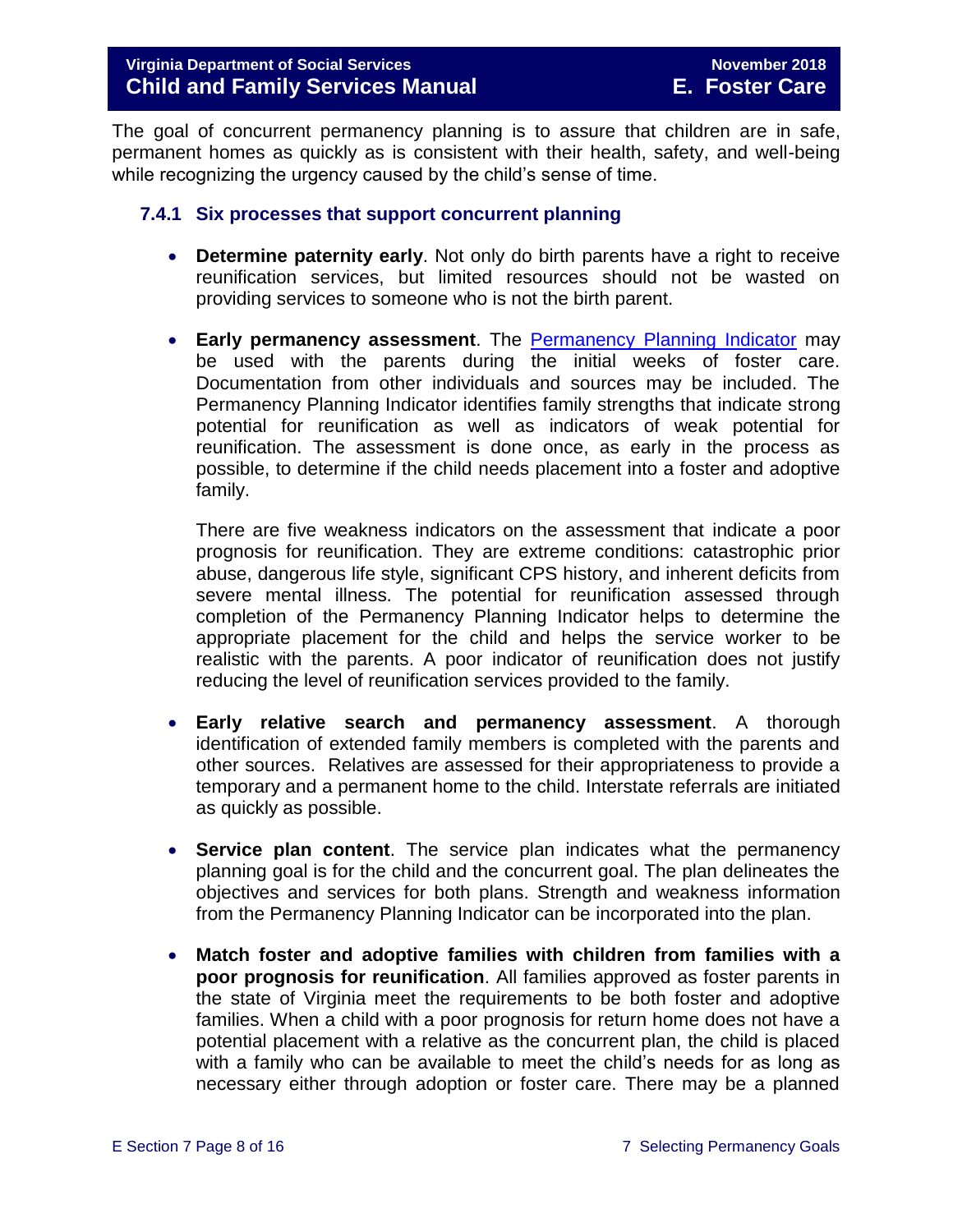placement from a temporary foster home into a foster and adoptive family. Ideally, children have only one placement while in foster care. It is essential that relatives be considered early on in the process and approved as foster parents allowing a child in foster care to be placed with them upon entering foster care. [Section 6.9](file://///Vaultcelerra.co.dss.state.va.us/Workgroup/Family_Services/DFS%20Child%20and%20Family%20Services%20Manual/E.%20Foster%20Care/Foster%20Care%20June%202017/section_6_placement_to_achieve_permanency.draft.docx) outlines procedures for placing children in emergency approved foster homes.

 **Explore voluntary relinquishment**. Parents need to understand all of their options in regard to permanency planning, including making a voluntary plan for adoption of their child, if they are going to be truly empowered to choose the future that is best for their child and themselves. This option is discussed when the choices of permanency planning goals are introduced to the parents.

#### <span id="page-8-0"></span>**7.4.2 Three practices essential for concurrent planning**

- **Establish and maintain firm timelines**. The case plan details the timelines for service delivery and achievement of outcomes. Parents need to be regularly reminded of the timelines.
- **Use full disclosure**. Parents have a right to know what foster care and permanency planning is about as they ultimately decide the outcome of the case through their behaviors and choices. Full disclosure is the respectful discussion with parents so that they will have clear information about the following:
	- o Reunification standards and expectations.
	- o Parent's rights and responsibilities.
	- o Importance of staying connected to their child.
	- $\circ$  How foster care, by its very nature, has the potential to cause harm to their child.
	- $\circ$  How a permanent placement is so vital to their child's well-being.
	- $\circ$  Factors in the family's history that may make reunification more difficult.
	- $\circ$  Consequences of not reunifying and the steps the service worker is taking to provide an alternative permanency safety net for the child through identification and implementation of a concurrent plan.
- **Explore permanency with caregivers**. In addition to full disclosure to parents about concurrent planning, equal candor shall be used with all other parties involved, including the child, the court, the foster parents, CASA, attorneys, and relatives.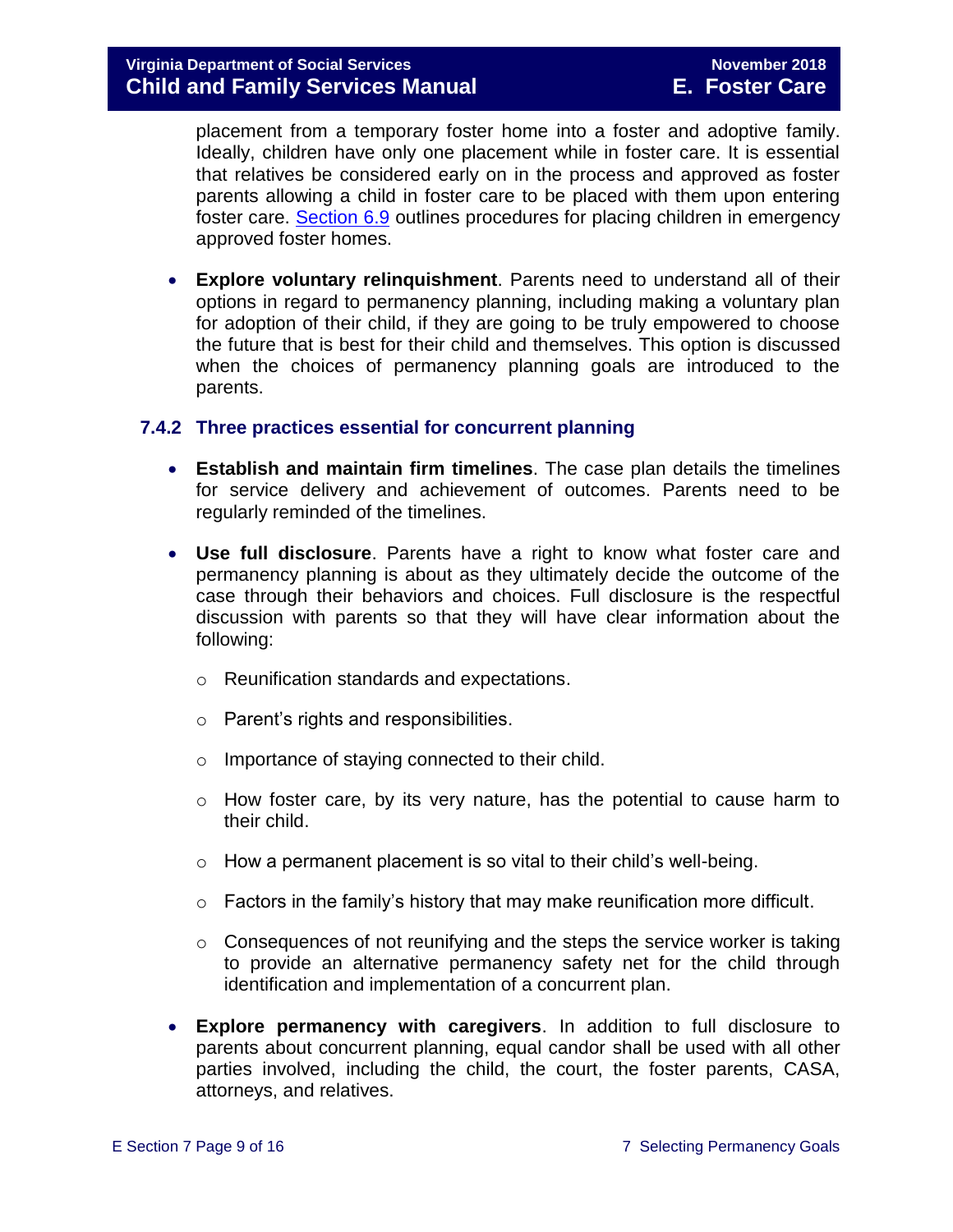## <span id="page-9-0"></span>**7.5 Shared decision making**

In order to achieve timely permanence, effective planning for children is required. Effective planning requires the ability and willingness to make decisions based on the greatest amount of pertinent information and with the input of a team of individuals committed to the best interest of the child. Youth age 14 and older shall be included in the development of their foster care plan and shall be given the opportunity to choose up to two (2) members to be part of their case planning team. [P.L 113-183.](https://www.congress.gov/113/plaws/publ183/PLAW-113publ183.pdf)

Benefits of shared decision making in selecting permanency goals and permanency planning for the child include:

- **Consideration of all facts and viewpoints**. It is often difficult to decide if a home is, or ever can be, adequate for a particular child; and if not, to decide what other living arrangement is most suitable. Shared decision making lessens the possibility of bias and error. All factors should be weighed carefully and the plan chosen that has the best chance of success for the child under the circumstances.
- **Shared responsibility**. The serious consequences of selecting a permanency goal and other permanency planning decisions mandate that no one person make these decisions alone. Responsibility is best shared with the child, family, and other partners who have knowledge and insight to ensure the best decisions are made. Family Partnership Meetings (FPM) should be used to develop the foster care plan and concurrent plan, prior to placement changes, prior to changes in goals, and may be used for other permanency planning decisions. Collaboration with other knowledgeable people provides the best opportunity that the best permanency plan will be made. The use of shared decision making provides sound recommendations to the court and shares the significant responsibility for consequences of fateful decisions.
- **Families as experts**. Family Engagement principles are based on the fact that families have the most information about themselves and that information is critical for decision making. Parents need to be fully informed of their rights and responsibilities and of the consequences of their behavior. Extended family and kin can be a resource for support to the parents and child, as well as a potential permanent resource. With their knowledge of the situation and involvement in the decision-making and planning process, these roles can be maximized. The communities in which families live also provide many of the resources and support that family's need. The families' link to their community is a critical piece in decision making. Community members should be seen as key partners in planning for children.
- **Professional collaboration**. LDSS and other agencies involved with the child and family also have key information and supportive services that need to be coordinated in decision making and planning. All of these partners should be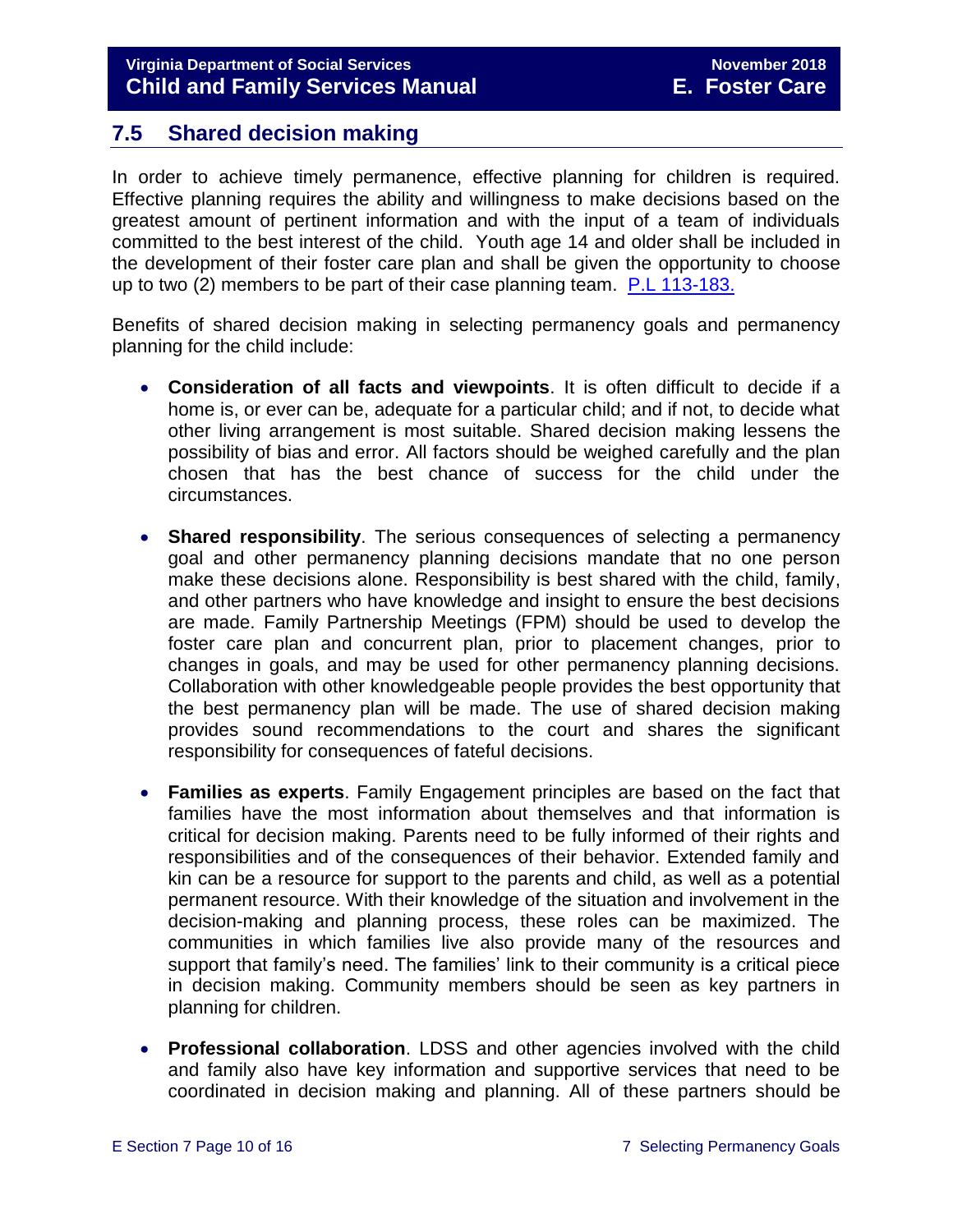involved in sharing information for the purpose of well-informed decisions and planning for the child with a focus on safety and permanence. Other key partners in the shared decision-making process in permanency planning are the courts and the Judge. Judges, attorneys, and Guardians ad Litem all need complete information in order to conduct their various roles and to make well-informed decisions. It is important to include the attorneys and Guardians ad Litem in the agency reviews and to solicit their perspectives on the case. When going before the court, the service worker shall ensure that the all court reports include complete, concise, and relevant information so that the judge can make wellinformed decisions.

#### <span id="page-10-0"></span>**7.5.1 Using Family Partnership Meetings prior to change of placement**

A FPM should be held prior to the child's change of placement in order to make an informed decision regarding the appropriateness of the placement change. In the situation where a placement appears to be disrupting, the meeting can help determine if the placement can be preserved or if a change in placement is necessary. In the situation of concurrent planning, it may be that a relative has been identified after the child has already been placed in a foster home. If permanency with the relative has been identified as the concurrent goal for the child, it may be in the child's best interests to be placed with the relative immediately. This would allow for LDSS to actively pursue the concurrent goal such that permanency may be achieved as early as possible. The use of a FPM allows the team to collaborate in decision making and allows the team to weigh the pros and cons related to the child changing placement. When considering any placement change the team should consider: progress or lack of progress made toward reunification and likelihood of the child returning home, trauma, timing of the move (taking into account things like the school calendar),services for the child, the child's age and ability to understand the move, the child's wishes, etc. Section 6.9 outlines procedures for placing children in emergency approved foster homes.

#### <span id="page-10-1"></span>**7.5.2 Using Family Partnership Meetings prior to changes in goal**

A FPM should be held prior to developing a foster care plan for the foster care review hearing and any permanency planning hearings to address concurrent planning and the possibility of changing the permanency foster care goal for the child. This team approach ensures collaboration with the family on this key decision to ensure safety, a permanent family, and lifelong connections for the child.

A FPM to consider the change of foster care goal may result in one of the following recommendations:

#### **•** Reunification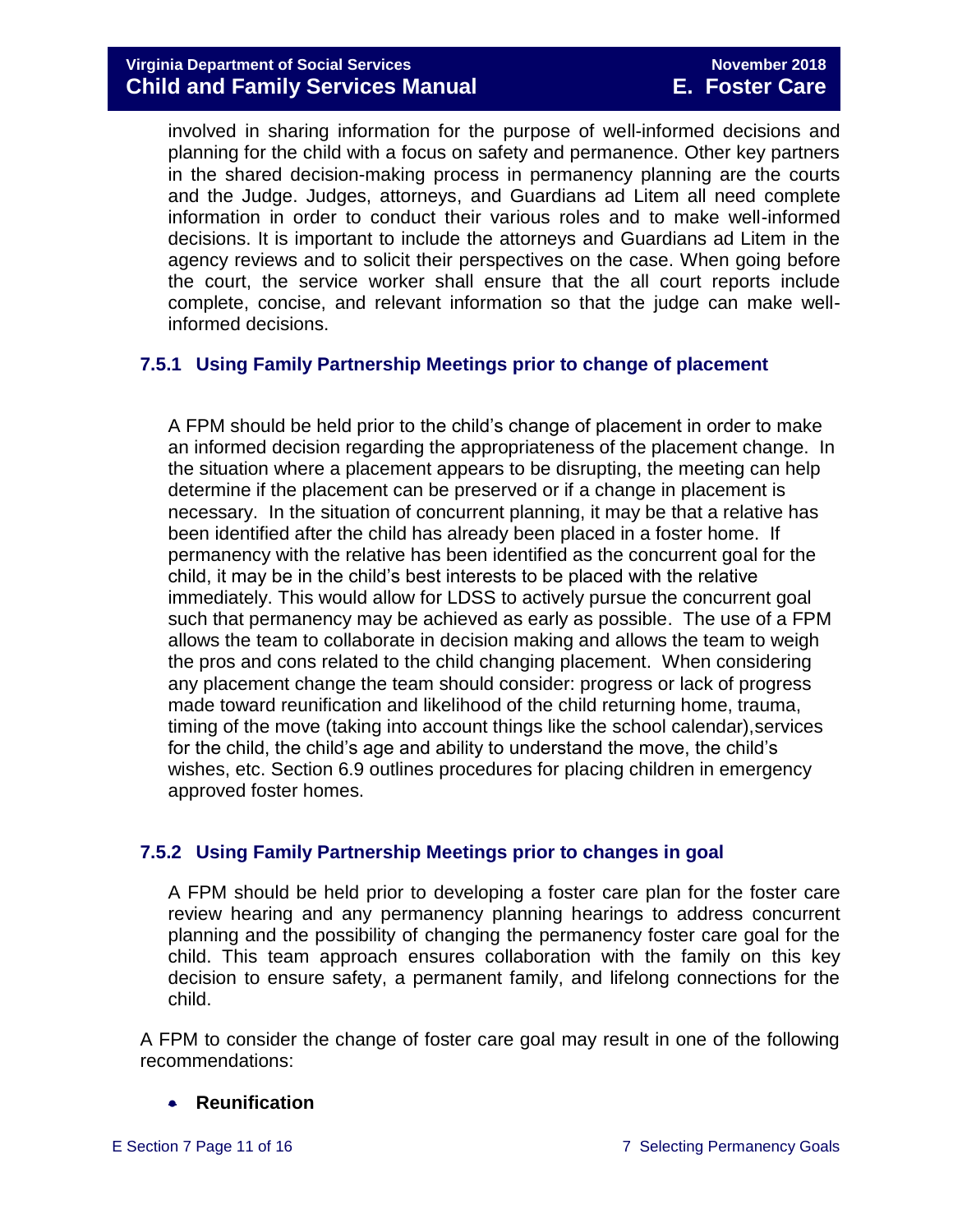The team recognizes the progress that the parent/former guardians have made in their ability to protect the child and meet the child's needs. The risk level is reduced such that the team is comfortable with recommending to the court that the goal of return home be continued or custody be transferred to the parent/former guardian. The team outlines the services and supports that the family will continue to access to ensure sustained progress.

#### **Custody transfer to relative**

The team determines that the plan for reunification has not been successful, efforts to revise the plan have been made, and the team determines that the progress by parents has not been sufficient to reduce risk. The child may or may not already be living with a relative that is able to take custody. The team may determine that recommending that custody be transferred to the relative is appropriate at this time. The team outlines the services and supports that the family will continue to access to ensure permanency. The next section addresses factors to consider when choosing a permanency goal.

#### **Adoption by relatives or non-relatives**

The team determines that the plan for reunification has not been successful, efforts to revise the plan have been made, and the team determines that the progress by parents has not been sufficient to reduce risk. The team may determine that the goal of adoption and termination of parental rights is in the child's best interest. The team outlines services and supports necessary to achieve the goal of adoption. The next section addresses factors to consider when choosing a permanency goal.

## <span id="page-11-0"></span>**7.6 Factors to consider when choosing a permanency goal**

When determining the best permanency goal for a child, the services worker shall consider:

- The child's best interests.
- The child's long-term needs, including the need for an enduring and nurturing family relationship that is safe, stable, and provides continuity of care.
- The child's bond to individuals in existing relationships.
- The child's over-all need for safety, permanency, and well-being.

#### <span id="page-11-1"></span>**7.6.1 Best interest of the child**

The child's best interest includes physical safety (e.g., food, shelter, health, and clothing) and emotional well-being. Best interest decisions are made throughout the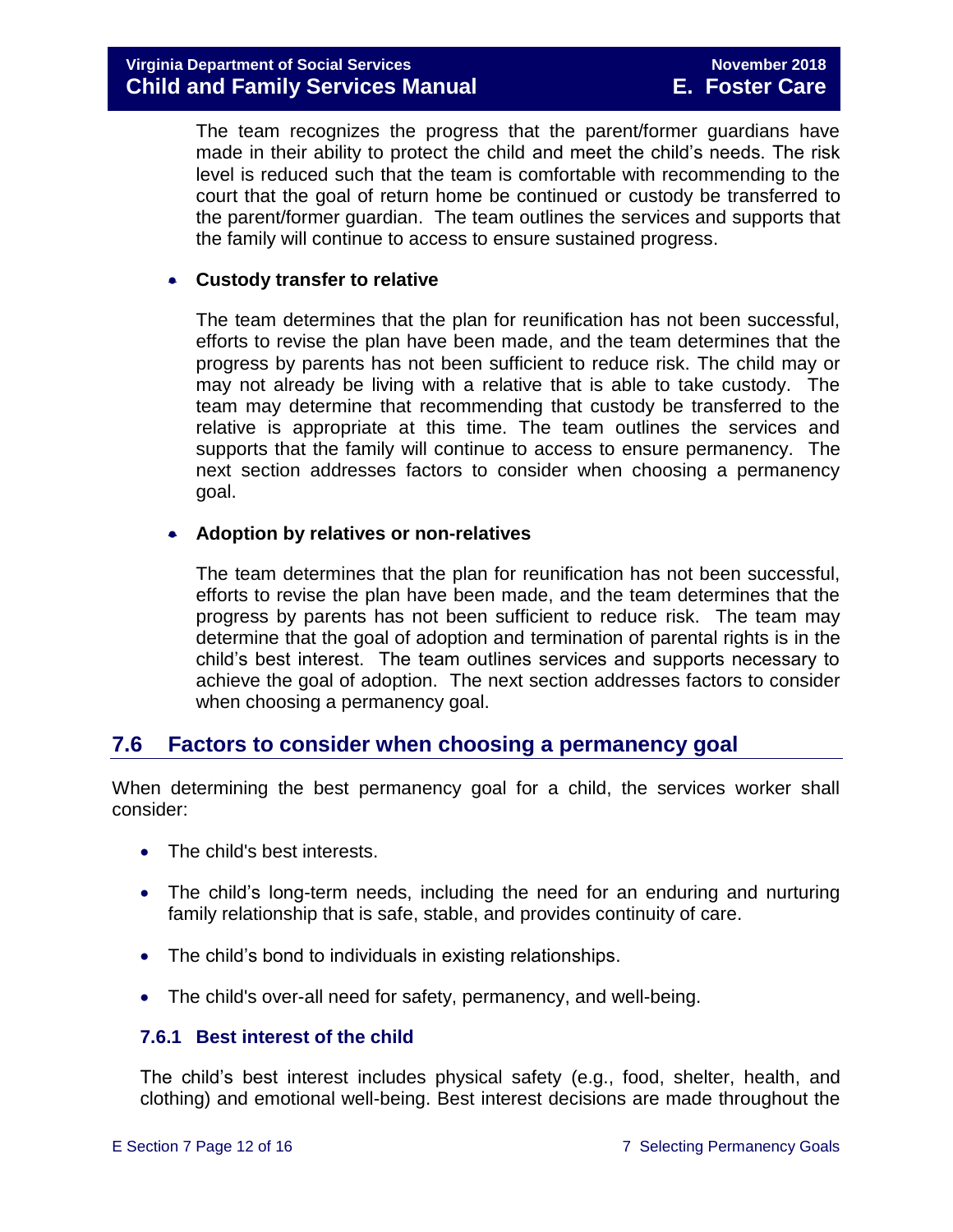life of the case by courts, service workers, and others with the authority to require and implement change. Best interest considerations are made from the time a child first becomes known to LDSS and throughout the child's involvement with the child welfare system.

Best interest decisions related to selecting the permanency goal include consideration of a wide and comprehensive range of issues. These decisions should only be made with constant, open communication with the child, family, and other interested individuals. Important factors to be considered include, but are not limited to, the following:

- **Safety of the child**. The health, safety, and/or protection needs of the child including the capacity of the caretakers to provide a safe home and adequate food, clothing, and medical care. The existence of domestic abuse in the home, in the past or currently, and how that abuse affects the child emotionally and impacts the child's safety.
- **Stability for the child**. The duration, stability, and adequacy of the child's current living arrangements and the desirability of maintaining continuity.
- **A permanent family**. A permanent, long-term stable family meets the unique needs of the child for stability and continuity of relationships with parents, siblings, other relatives, other significant adults, the child's community, cultural traditions, and religious or spiritual commitments.
- **Commitment to care for the child**. A commitment to building upon the child's strengths and meeting his or her needs, including educational, medical, and behavioral health needs. The motivation of the parties involved in caring for the child and their capacities to give the child unconditional love, affection and guidance. Commitments to provide the child the care, treatment, and guidance that will assist the child develop over time into a self-sufficient adult.
- **Existing relationships**. Knowledge of the child's bonds to the adults in his life is critical to goal selection and placement. Whenever possible, the goal for a child should reflect a plan to achieve permanency with adults to whom the child has a strong attachment. The child's bonds should be assessed by professionals qualified to do so or, whenever possible, the child's preference should be sought and should drive the goal selection process.
- **Community and family connections**. Maintaining the child's sense of continuity and safety includes respecting and reinforcing connections with his or her family and community. The child's need to maintain connections with his or her siblings, school, church, social groups, and other individuals important to the child may all impact the child's adjustment to and comfort in another family.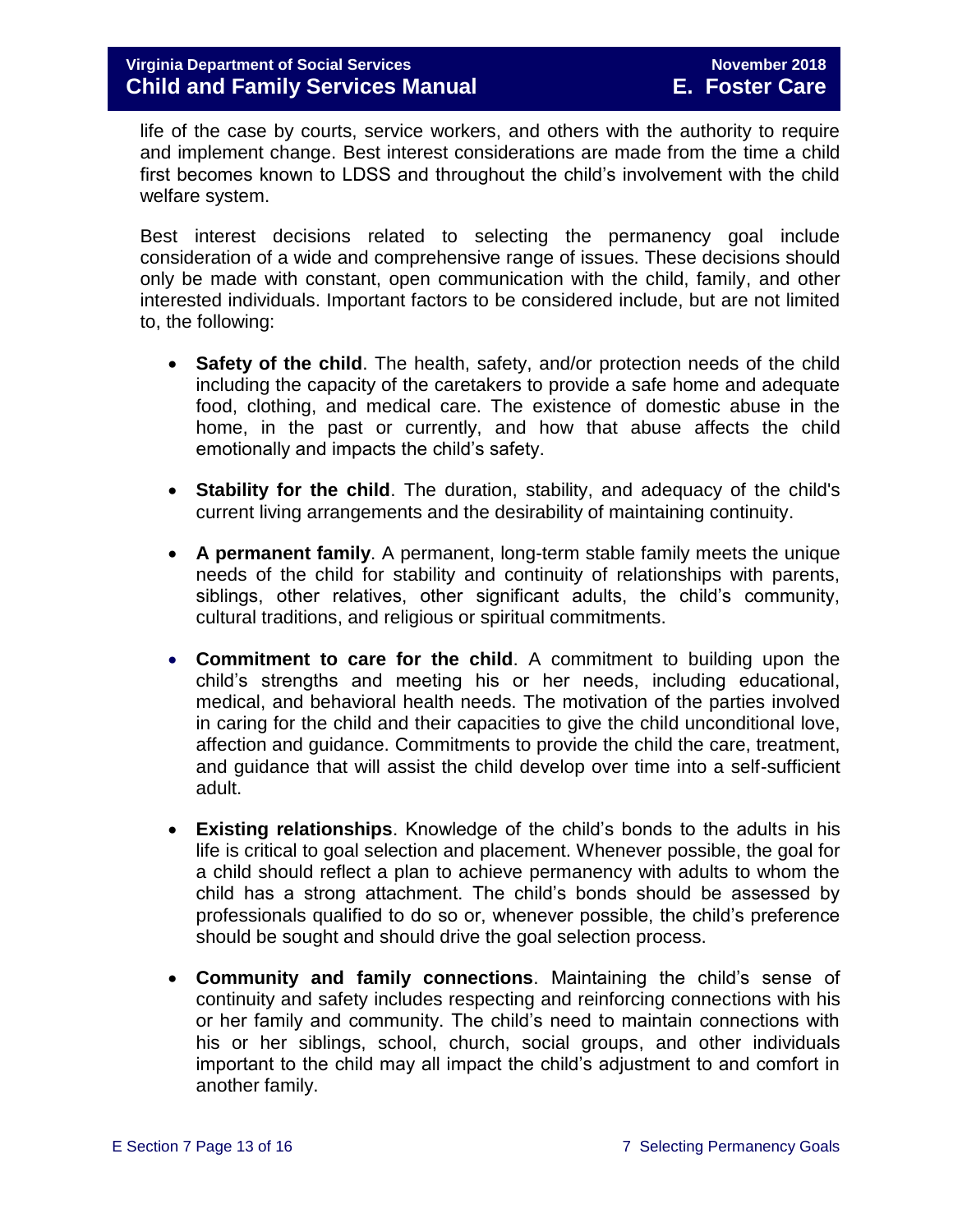- **Parents' wishes**. A child's parents may decide that they no longer want to work toward reuniting with the child. The parents may want to have the child placed with a relative on a permanent basis. The parents may wish to relinquish their parental rights and sign relinquishment papers. They may wish to enter into a Post-Adoption Contact and Communication Agreement (PACCA).
- **Child's wishes**. In making this determination, the service worker should consider whether the child is of an age and level of maturity to express a reasonable preference and understand consequences of choices.
- **Child's sense of time**. Children have a different sense of time from adults. What seems like a short family disruption or a brief separation to adults may be a very painful and intolerably long period for children. In general, younger children are less able to tolerate periods of separation than older children. Timely moves to a permanent home are critical in reducing the damage of separation for the especially young child in foster care.

#### <span id="page-13-0"></span>**7.6.2 Determining when Return Home is not in child's best interest**

Through the shared decision-making process, the service worker and supervisor may determine that the permanency goal of Return Home is not in the child's best interests. When this is the case, one or more of the following conditions shall be documented:

- The child has been abandoned by the parent(s) and their identity cannot be determined. After three months no one has come forward to identify or claim a relationship to the child  $(\S 16.1-283 D)$ .
- The parent(s) have disappeared or failed to maintain continuous contact with the child after foster care placement for a period of six months or more  $(\S$ [16.1-283 C1\)](http://law.lis.virginia.gov/vacode/16.1-283/).
- Living with the parent(s) would be dangerous and detrimental to the child's health and welfare  $(\S 16.2 - 283 B)$ .
- The parent(s) would be dangerous and detrimental to the child's health and welfare (§ [16.1-283 C\)](http://law.lis.virginia.gov/vacode/16.1-283/).
- Conditions in the family situation, including parent/child or sibling relationships, are harmful to the child  $( $\S$  16.1-283 B).$  $( $\S$  16.1-283 B).$
- The parent has been convicted of a serious crime such as:
	- o Murder, voluntary manslaughter, a felony attempt, conspiracy, or solicitation to commit such an offense against: (i) a child of the parent,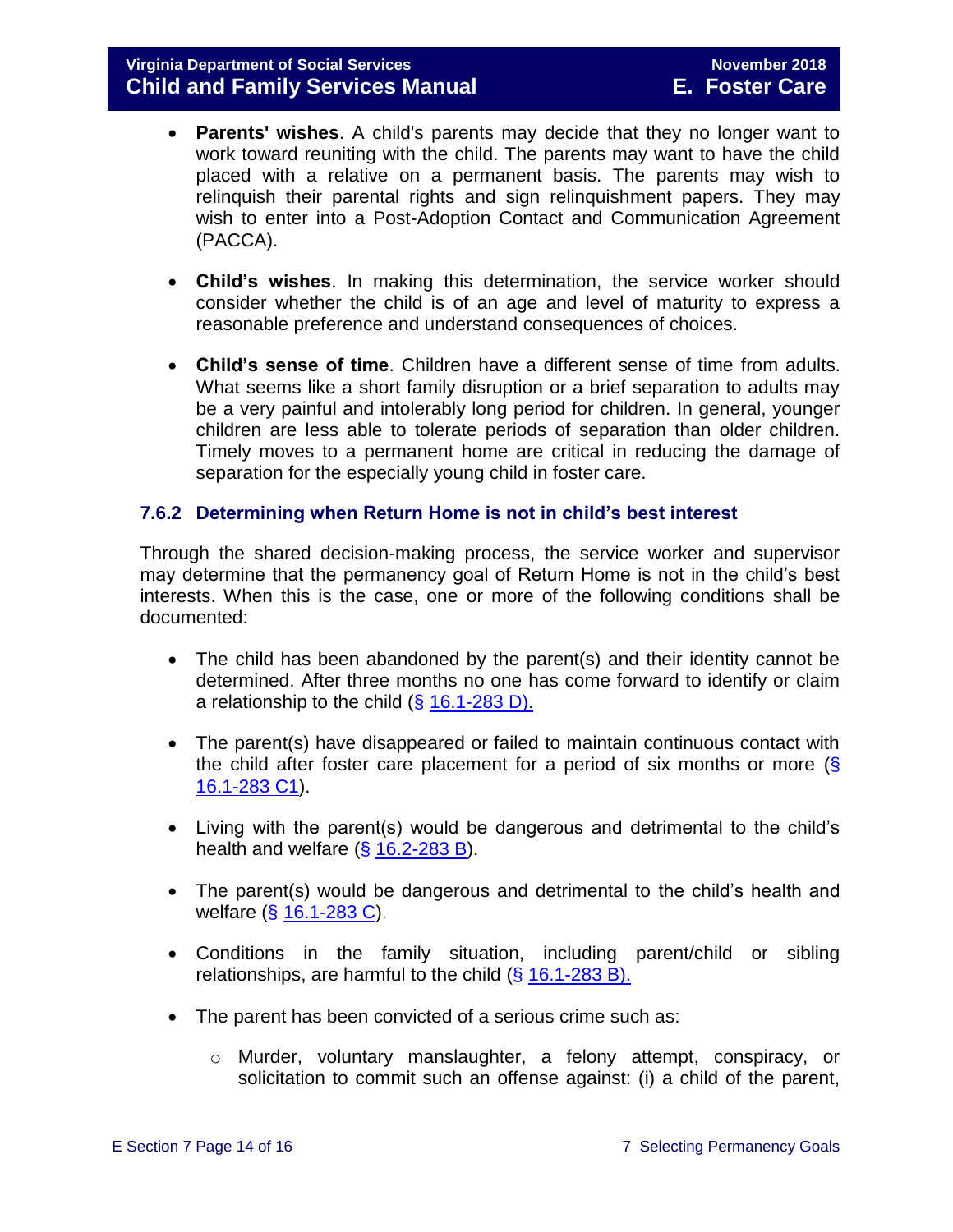(ii) a child with whom the parent resided at the time of the offense, or (iii) the other parent of the child.

- o Felony assault or bodily wounding resulting in serious bodily injury or felony sexual assault of: (i) a child of the parent or (ii) a child with whom the parent resided at the time of the offense. Serious bodily injury means bodily injury resulting in substantial risk of death, extreme physical pain, protracted or obvious disfigurement, or protracted loss or impairment of a bodily member, organ, or faculty.
- o Crime where a parent has subjected any child to aggravated circumstances. Aggravated circumstances mean torture, chronic or severe abuse, or chronic or severe sexual abuse where the victim is: (i) a child of the parent or a child with whom the parent resided at the time such conduct occurred and included the failure to protect a child from such conduct where that conduct or failure to protect (i) demonstrates depraved indifference to human life, or (ii) resulted in the death of a child or serious bodily injury to a child. Chronic abuse or chronic sexual abuse means recurring acts of physical abuse that place the child's health, safety or well-being at risk. Severe abuse and severe sexual abuse may include an act or omission that occurred only once but meets the definition of "aggravated circumstances" ( $\S$ § [16.1-281 B](http://law.lis.virginia.gov/vacode/16.1-281/) and 16.1-283 E).

The LDSS having custody is not required to make reasonable efforts to reunite the child with a parent convicted of a serious crime against such child or any other child who resided with such parent at the time of such offense  $(\S 16.1-283 \text{ E})$ .

A sibling of the child has had parental rights involuntarily terminated  $(\S$  [16.1-](http://law.lis.virginia.gov/vacode/16.1-283/) [283 E and](http://law.lis.virginia.gov/vacode/16.1-283/) F).

- The parent(s) has requested to be relieved permanently of responsibility for the child (§ [16.1-277.02\)](http://law.lis.virginia.gov/vacode/16.1-277.02/).
- One or both of the parents have died and the surviving parent or family members are unable or unwilling to take responsibility for the child (§ [16.1-](http://law.lis.virginia.gov/vacode/16.1-283/) [283 C\)](http://law.lis.virginia.gov/vacode/16.1-283/).

#### <span id="page-14-0"></span>**7.6.3 Determining when Adoption is not in the child's best interest**

When the child cannot be returned home, the service worker shall fully explore adoption by relatives and non-relatives. This process should include discussing the advantages of adoption with the child, family members, and other partners in the decision-making process. The service worker shall explain that adoption:

• May not require the child to be totally separated from birth parents.